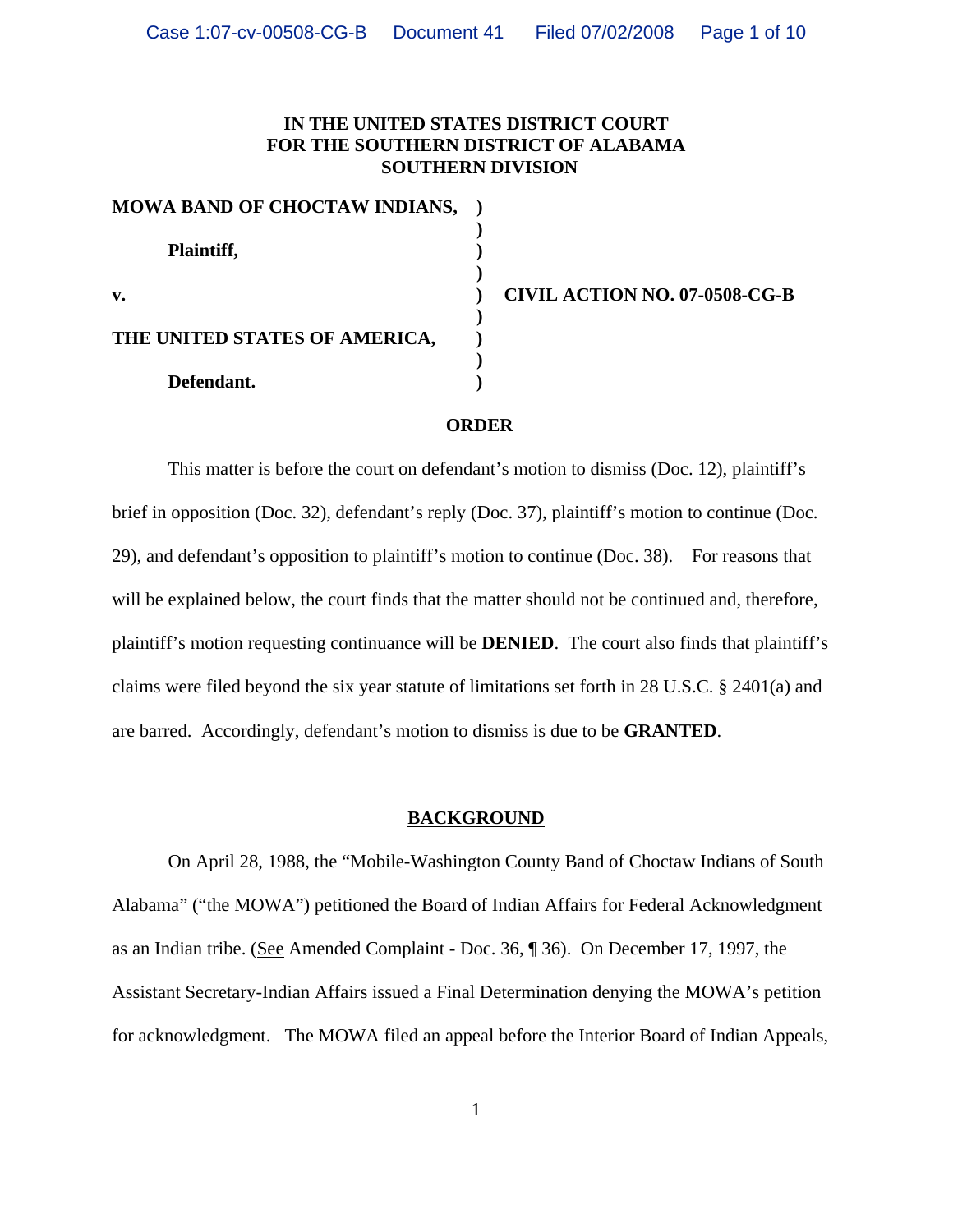but its appeal was denied on August 4, 1999. (Doc. 36, ¶ 55). However, the Interior Board of Indian Appeals sent one issue, concerning the appropriate burden of proof to be applied in the decision, to the Assistant Secretary for Indian Affairs. (Doc. 36, ¶ 56). On November 26, 1999, the Assistant Secretary declined to order reversal of the final determination. (Doc. 36, ¶ 56; Doc. 12, Ex. 1). The MOWA initiated this suit on July 17, 2007, seeking: 1) a declaration that it is an Indian Tribe to be recognized by the Bureau of Indian Affairs pursuant to the Treaty of Dancing Rabbit Creek, 2) review of the decisions of the Bureau of Indian Affairs denying the MOWA Federal Acknowledgment, and 3) a declaration that the MOWA is entitled to back payments of all federal monies that would have been paid to it if it had received Federal Acknowledgment. (Doc. 1). The MOWA later amended its complaint, asserting only its first two claims and omitting its claim for back payments. (Doc. 36).

## **DISCUSSION**

Defendant seeks dismissal of this action asserting that plaintiff's claims exceed the six year statute of limitations set forth in 28 U.S.C.  $\S$  2401(a)<sup>1</sup> and additionally that Count III should be dismissed because it seeks damages in excess of the jurisdictional limit set forth in the Little Tucker Act, 28 U.S.C. § 1346(a)(2). Plaintiff did not respond to defendant's claim that Count III should be dismissed and appears to have abandoned the claim in its amended complaint. Therefore, defendant's motion is due to be granted as to plaintiff's claim that the MOWA is entitled to back payments.

<sup>&</sup>lt;sup>1</sup> Section 2401(a) provides, in pertinent part, that "every civil action commenced against the United States shall be barred unless the complaint is filed within six years after the right of action first accrues." 28 U.S.C. § 2401(a).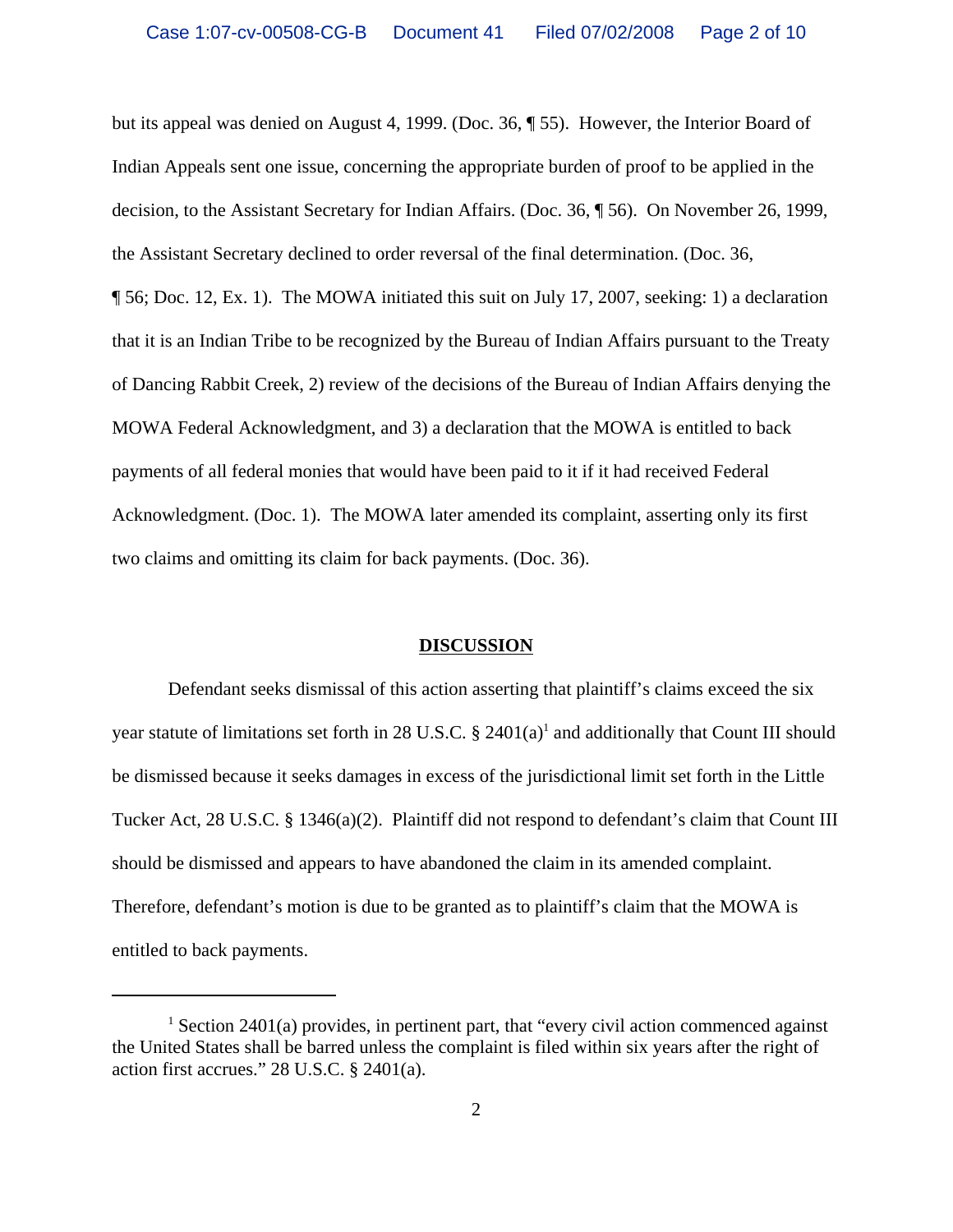Plaintiff asserts in its motion to continue that defendant's motion should be converted to a motion for summary judgment because defendant attached exhibits supporting its argument to the motion. Plaintiff contends that it needs to conduct discovery to fully respond to defendant's motion for summary judgment. The exhibits to which plaintiff refers consist of the August 4, 1999, decision of the Interior Board of Indian Appeals, denying the MOWA's appeal and a November 26, 1999, letter from the Assistant Secretary informing the MOWA that the Assistant Secretary declines to order reversal of the final determination. In addition to these documents, defendant has now also submitted a third exhibit which consists of a letter, dated August 30, 2001, from the Bureau of Indian Affairs stating that the decision not to acknowledge the MOWA group as an Indian tribe became final on November 26, 1999, and detailing the procedural history of the MOWA's petition. Generally, the scope of review on a motion to dismiss is limited to the four corners of the complaint. St. George v. Pinellas County, 285 F.3d 1334, 1337 (11th Cir. 2002) (citations omitted). Submission of evidence outside of the pleadings generally requires conversion of a Rule 12(b)(6) motion into a motion for summary judgment. Property Management & Investments, Inc. v. Lewis, 752 F.2d 599, 604 (11th Cir. 1985). However, defendant's motion seeks dismissal pursuant to Rule  $12(b)(1)$ , rather than  $12(b)(6)$ . Even under 12(b)(6) "the court may consider a document attached to a motion to dismiss without converting the motion into one for summary judgment if the attached document is (1) central to the plaintiff's claim and (2) undisputed." Day v. Taylor, 400 F.3d 1272, 1276 (11th Cir. 2005). The first two documents submitted by defendant are central to the plaintiff's claims and are referenced in the complaint. These documents represent two of the decisions of which plaintiff seeks review. There does not appear to be any dispute over the authenticity of the documents.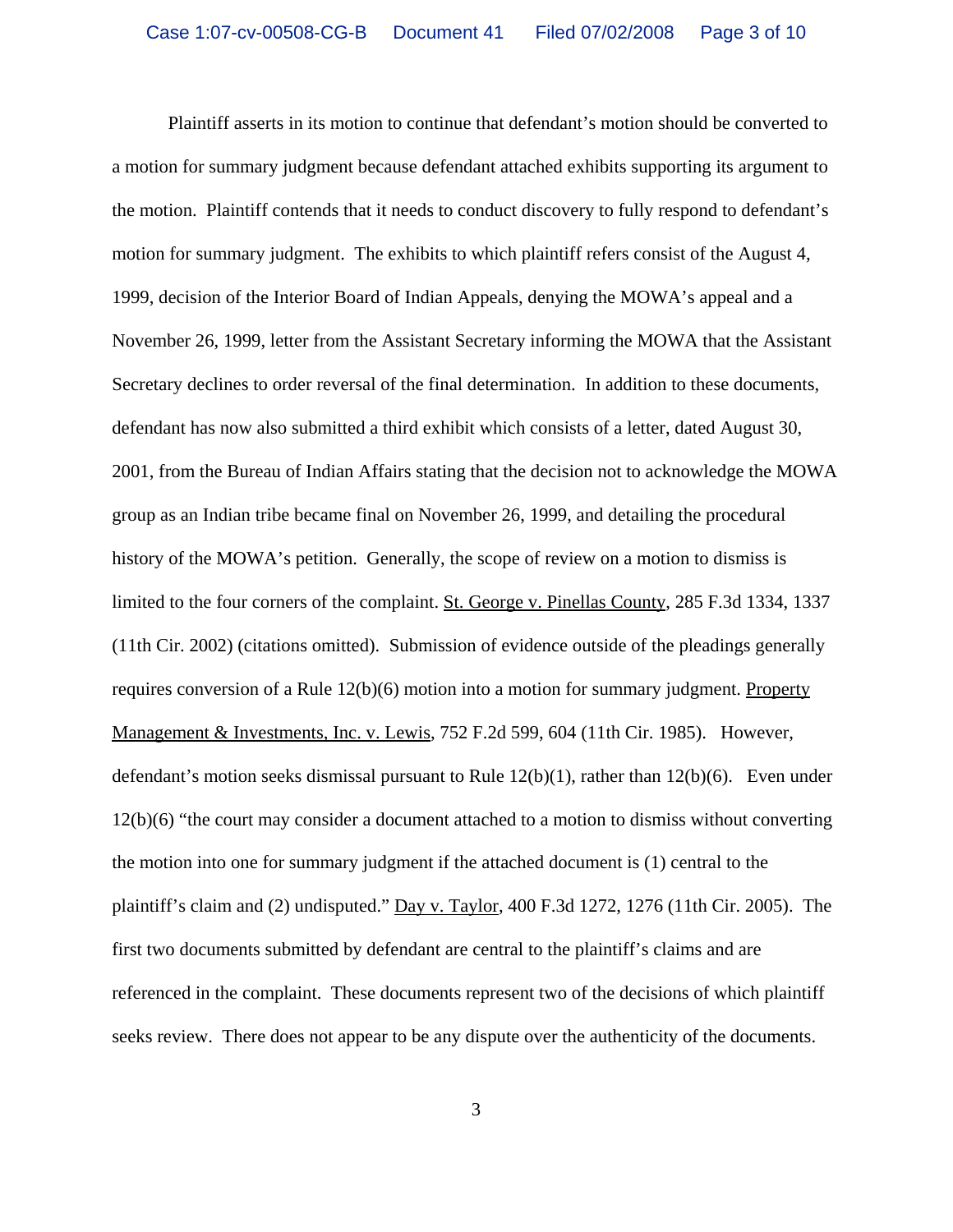As such, the court could properly consider these exhibits on a  $12(b)(6)$  motion without converting the motion into a motion for summary judgment. In the instant case, defendant seeks dismissal for lack of subject matter jurisdiction pursuant to  $12(b)(1)$ . Such motions may not be converted into motions for summary judgment because a grant of summary judgment is a decision on the merits and the merits cannot be reached if the court lacks jurisdiction. Goodman ex rel. Goodman v. Sipos, 259 F.3d 1327, 1332 n. 6 (11th Cir. 2001) (citations omitted). Facts outside the pleadings may be considered when determining whether the court has subject matter jurisdiction. Id. (citation omitted). Thus, the court will not convert defendant's motion to dismiss into a motion for summary judgment.

In response to defendant's assertion that this court lacks subject matter jurisdiction because plaintiff's claims exceed the six year statute of limitations set forth in 28 U.S.C. § 2401(a), plaintiff argues first that Count I asserts a new argument that was not part of the determination by the Bureau of Indian Affairs. However, regardless whether the basis for the claim is new, resolution of plaintiff's claim requires the court to determine whether plaintiff should receive Federal Acknowledgment. The determination by the Bureau of Indian Affairs that plaintiff is not entitled to Federal Acknowledgment is at issue as plaintiff seeks a decision by this court which would directly conflict with the conclusion of the Bureau of Indian Affairs. The fact that the relief sought by plaintiff is a declaration, does not change the nature of its claim. The Declaratory Judgment Act does not confer an independent basis for plaintiff's claim but merely defines the scope of declaratory relief available. See Skelly Oil Co. v. Phillips Petroleum Co., 339 U.S. 667, 671-72, 70 S.Ct. 876, 94 L.Ed. 1194 (1950). Congress has delegated to the Executive Branch management and regulation of Indian affairs. 25 U.S.C. §§ 2, 9; 43 U.S.C. §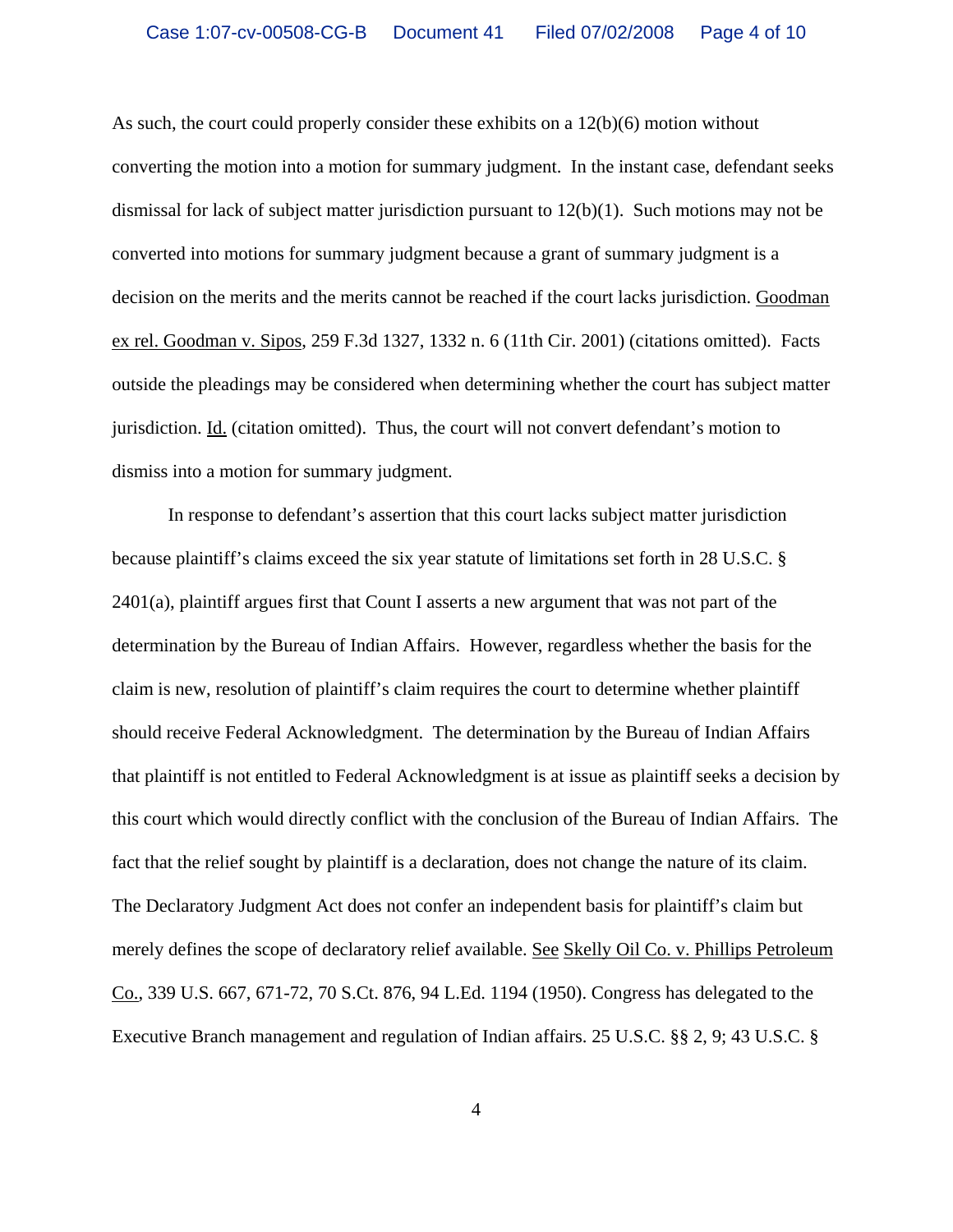1457. Although this court may review the actions taken by the Bureau of Indian Affairs in appropriate cases, the court will not consider claims for Federal Acknowledgment prior to plaintiff's exhaustion of those claims with the proper agencies.

Plaintiff's second argument is that the statute of limitations has never been applied to Bureau of Indian Affairs decisions in Federal Acknowledgment petitions. However, plaintiff offers no reason or authority why  $\S 2401(a)$  should not apply, except that plaintiff has been unable to find a case where it has been applied. The court's research reveals that  $\S 2401(a)$  has been applied to actions or decisions of the Bureau of Indian Affairs. For instance in Urabazo v. U.S., 947 F.2d 955 (Table only) (10th Cir. 1991), the Court found  $\S$  2401(a) applied to a complaint which sought a declaration of the following:

(1) that the BIA is not authorized to make independent determinations of Indian blood quantum; (2) that the "BIA exercised its purported authority to make the decision affecting Plaintiff's enrollment with the Wichita Indian Tribe by improper and illegal application of 25 C.F.R. Part 62;" and (3) that "the BIA's determination of Plaintiff's [Indian] blood quantum for any purpose is void ab initio." [concerning Federal Acknowledgment of tribes.]

Ibid. at 1991 WL 213406, \*1. Indian tribes are not exempt from § 2401(a)'s application.

Sisseton-Wahpeton Sioux Tribe v. United States, 895 F.2d 588, 592 (9th Cir.), cert. denied, 498 U.S. 824, 111 S.Ct. 75, 112 L.Ed.2d 48 (1990) (citations omitted). Thus, the court finds that § 2401(a) applies to suits regarding Bureau of Indian Affairs decisions in Federal

Acknowledgment petitions.

Plaintiff next argues that there is a material issue of fact as to when the statute of limitations began to run. Plaintiff submitted the affidavit of Cedric Sunray, a MOWA tribal linguist, who states that he attempted to telephone the Bureau of Indian Affairs several times from 2001-2004 attempting to get information on the status of its appeal, but that no one ever told him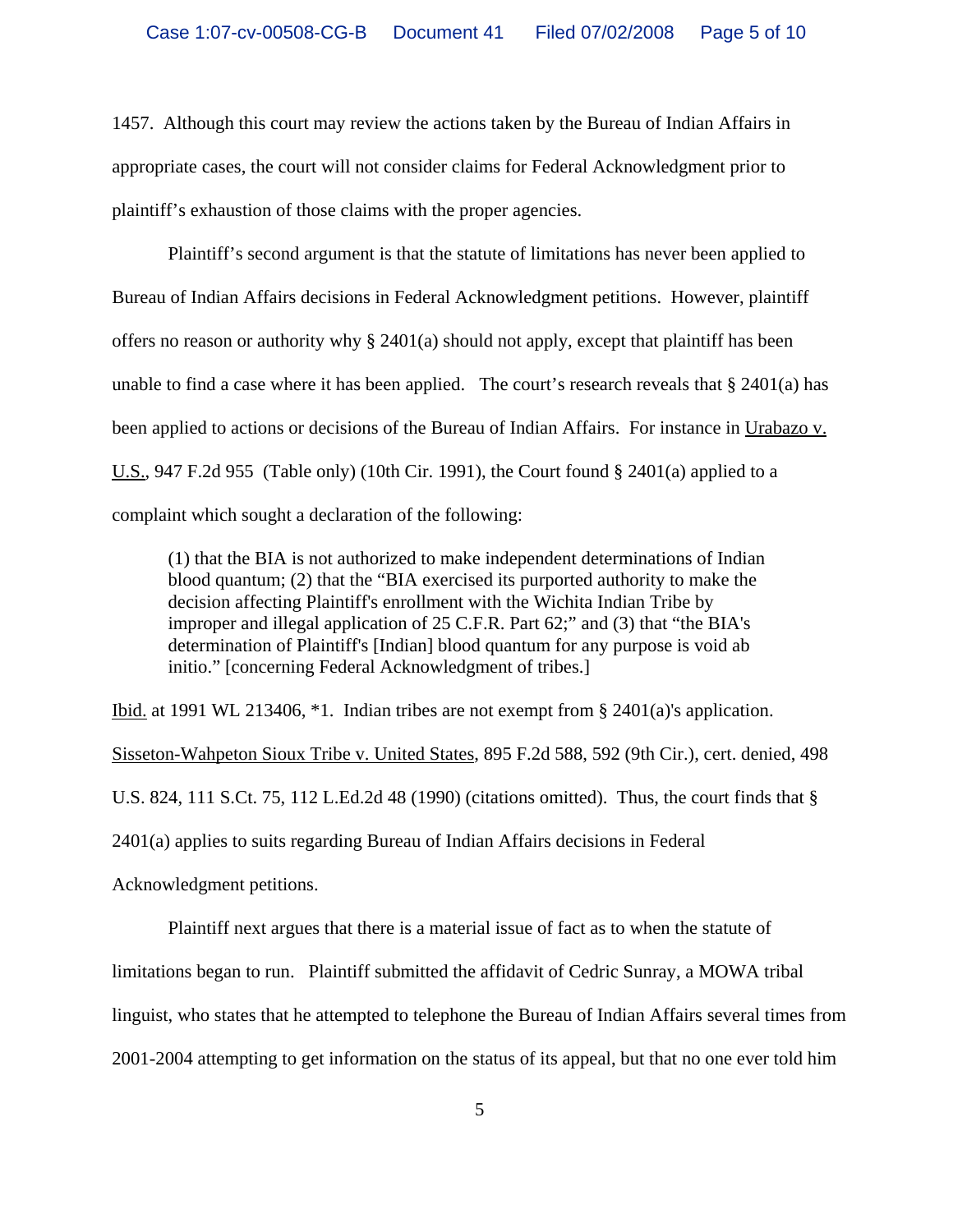that the process was over. (Doc. 31, Ex. 1). Mr. Sunray states that in 2005 he spoke to Congressman Joe Bonner about the matter, but that Bonner could not get him an answer. In 2005, Sunray also attempted to set up a meeting with Lee Fleming, the Director of the Office of Federal Acknowledgment of the Department of Interior, but Mr. Fleming did not show up. According to Sunray, it was not until May 17, 2005, that Fleming came to tribal headquarters and told plaintiff that it had no more recourse through the Bureau of Indian Affairs. Plaintiff also submitted the affidavit of Chief Wilford Taylor, who states that in 2000, he spoke with Kevin Gover, the Assistant Secretary of Indian Affairs about the MOWA having been denied recognition and that Mr. Gover never indicated that its appeal was over. (Doc. 31, Ex. 2). In December 2000, Taylor met with Gover and others to discuss how to proceed. Mr. Gover told Taylor that Gover would be leaving office in a month and that he would need to take the matter up with the next Assistant Secretary that was appointed. The affidavits of Verma Reed and Craig Taylor also state that at the meeting with Gover, Gover indicated that he would be unable to do anything because he was leaving office soon and that they should pursue the matter with the new Assistant Secretary. (Doc. 31, Exs. 3 & 4). Reed and Taylor further aver that they were never told that the process was over until Fleming informed them of such on May 17, 2005. The court does not find such facts are sufficient to keep the statute of limitation from running.

Plaintiff knew that a final determination had been issued and was informed that on November 26, 1999, the Secretary rejected any further reconsideration of the final determination. The Secretary stated in his letter to plaintiff that even the issue referred to him by the Board involved a technical question and that "[t]he Final Determination makes clear that the evidence did not under any standard establish that the MOWA was descended from a historical Indian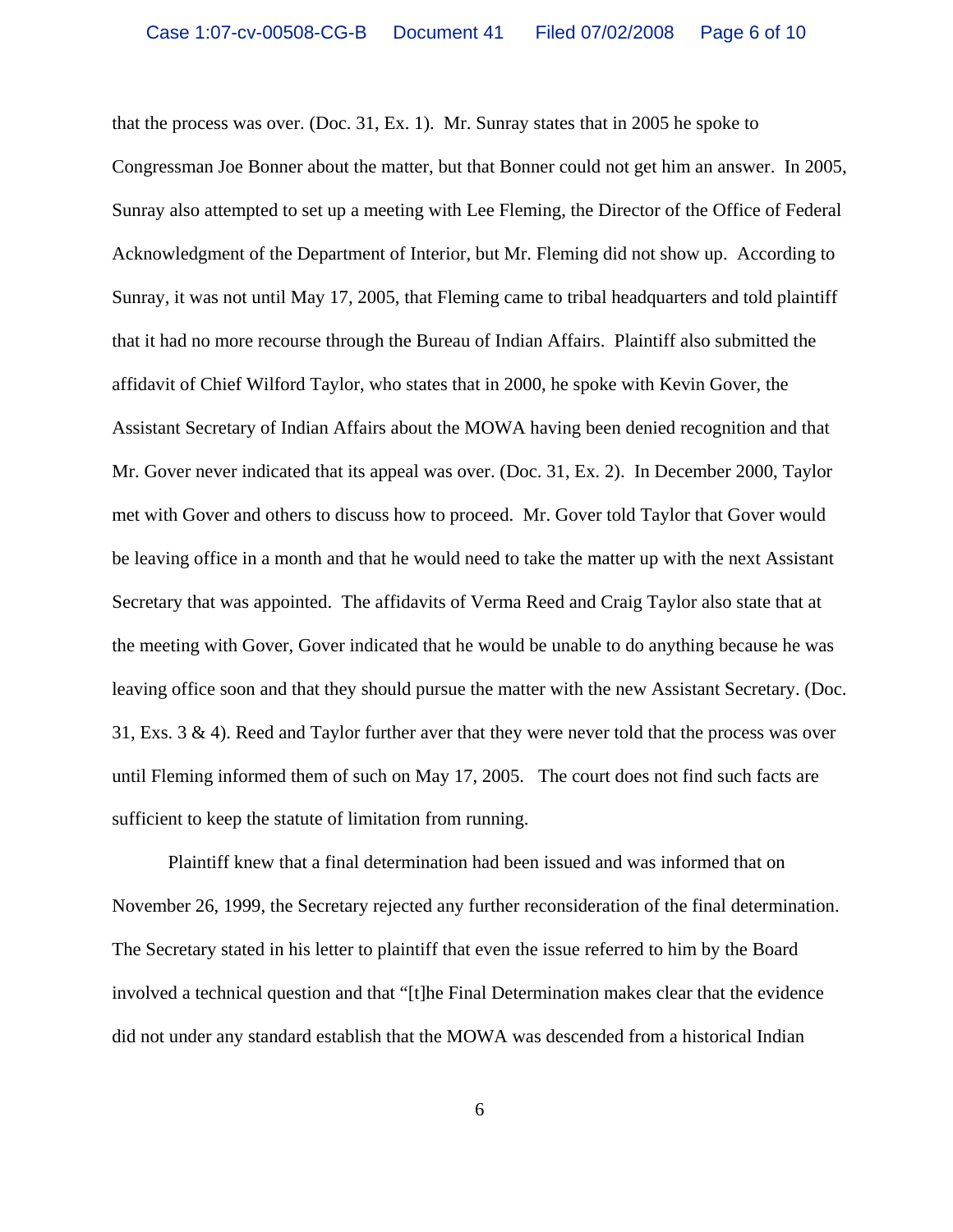tribe." (Doc. 12, Ex. 1 p. 2). The Secretary expressly informed the MOWA that "[f]urther review "would not change the result reached in the Final Determination and in the Board decision against Federal acknowledgment." (Id.). The Secretary went on to state the following:

Further, the MOWA was accorded an ample opportunity to be heard and to make its case for Federal Acknowledgment before the BAR, the Assistant Secretary and the Board. The MOWA submitted its petition for Federal Acknowledgment on April 28, 1988. It submitted additional information on November 8, 1991 in response to a notice from the BIA that the petition had "obvious deficiencies" in making a case for Federal acknowledgment. Following the Assistant Secretary's issuance of a proposed finding against acknowledgment on January 5, 1995, the MOWA submitted a response on July 1, 1996. The MOWA also submitted a petition for reconsideration to the Board following the Assistant Secretary's Final Determination against Federal acknowledgment. The MOWA, therefore, has been accorded a full opportunity to be heard before the Department."

(Id. at pp 2-3). Later correspondence, dated August 30, 2001, from the Bureau of Indian Affairs, further confirms that the November 26, 1999, letter from the Secretary which declined further reconsideration was effective and final under 25 CFR Part 83 and that the MOWA had been notified that it had exhausted its remedies. (Doc. 37, Ex. 3). The correspondence noted that plaintiff had visited the Assistant Secretary on December 20, 2000, and was told "that the MOWA group has exhausted the Secretary's Departmental procedures and due process under 25 CFR Part 83." (Id.). The 2001 letter stated that "[a]t this time, the only options available to the MOWA group in seeking Federal recognition as an Indian tribe are either through Congressional legislation or through a court's decision..." (Id.). The court finds it is clear that the MOWA's right of action accrued upon receipt of the November 26, 1999, letter from the Bureau of Indian Affairs.<sup>2</sup> As such, the statute of limitations began to run on November 26, 1999, more than six

 $2$  Plaintiff has not asserted that there was any delay in receipt of that letter and according to the 2001 correspondence, the MOWA was again informed of the finality of the decision on December 20, 2000. Even this later date is more than six years before this suit was initiated, on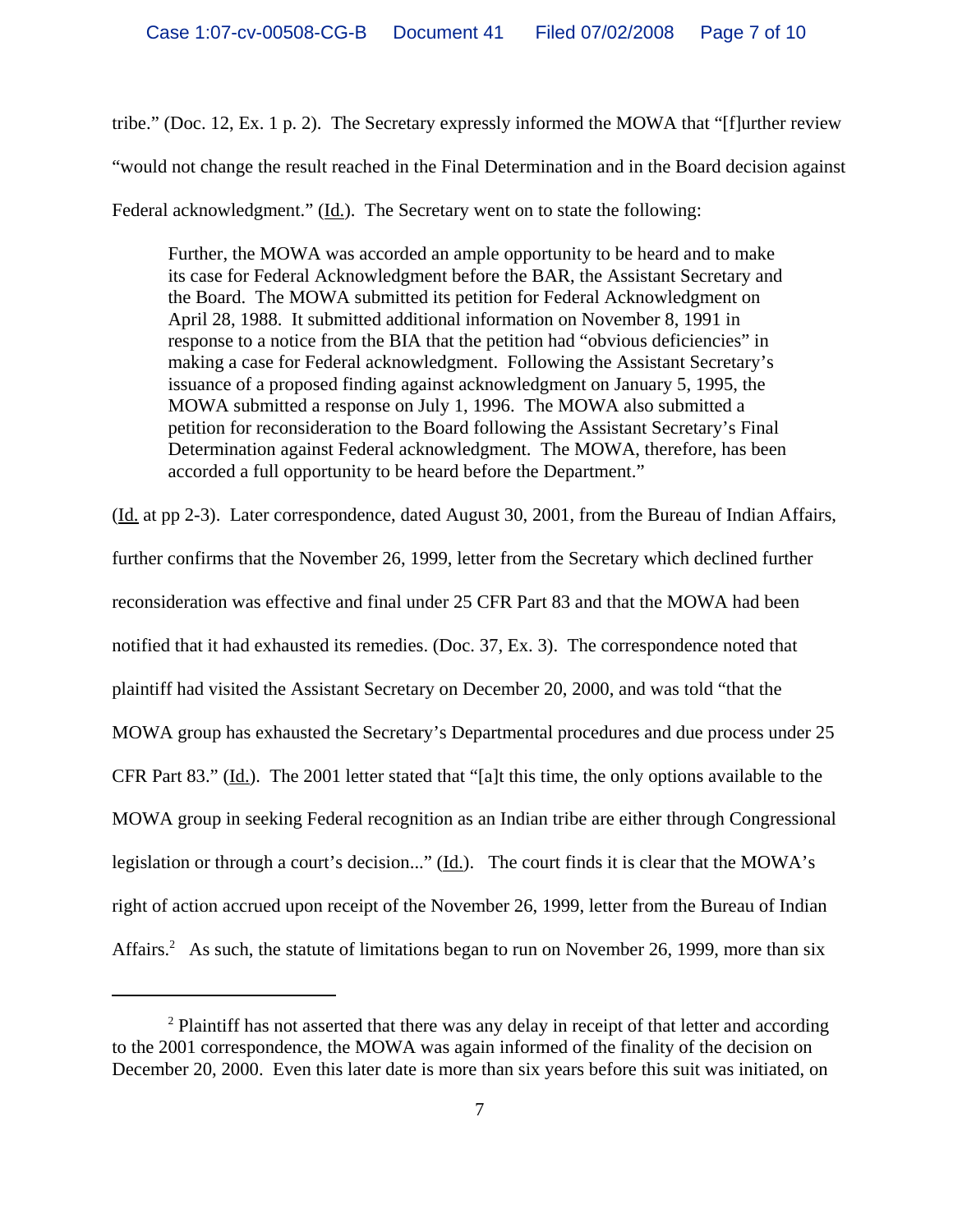years prior to the initiation of this action.

Plaintiff also asserts that defendant should be estopped from asserting the statute of limitations. Plaintiff argues that estoppel is appropriate because Fleming never told the MOWA it had no further recourse until May 17, 2005. To prevail on a claim for equitable estoppel under federal common law, the plaintiff must prove:

(1) the party to be estopped misrepresented material facts; (2) the party to be estopped was aware of the true facts; (3) the party to be estopped intended that the misrepresentation be acted on or had reason to believe the party asserting the estoppel would rely on it; (4) the party asserting the estoppel did not know, nor should it have known, the true facts; and (5) the party asserting the estoppel reasonably and detrimentally relied on the misrepresentation.

National Companies Health Ben. Plan v. St. Joseph's Hosp. of Atlanta, Inc., 929 F.2d 1558, 1572

(11th Cir.1991) (citations omitted), abrogated on other grounds by, Geissal v. Moore Medical Corp., 524 U.S. 74, 118 S.Ct. 1869, 141 L.Ed.2d 64 (1998). Estoppel does not apply to the facts of this case. Plaintiff was clearly on notice of the decision that it was not entitled to Federal acknowledgment and had been notified of the finality of that decision. Moreover, plaintiff has not shown that defendant intended to misrepresent the true facts or that defendant intended for plaintiff to rely on any misrepresentations to its detriment. "As a general rule, a plaintiff relying on the doctrine of fraudulent concealment must show affirmative actions by the defendant constituting concealment." Hill v. Texaco, Inc., 825 F.2d 333, 335 (11th Cir. 1987) (citations omitted). Plaintiff contends that despite numerous attempts, it was unable to obtain information from defendant about its petition. However, as discussed above, the November 26, 1999 letter clearly informed plaintiff that the denial of its petition was final and that the MOWA

July 17, 2007.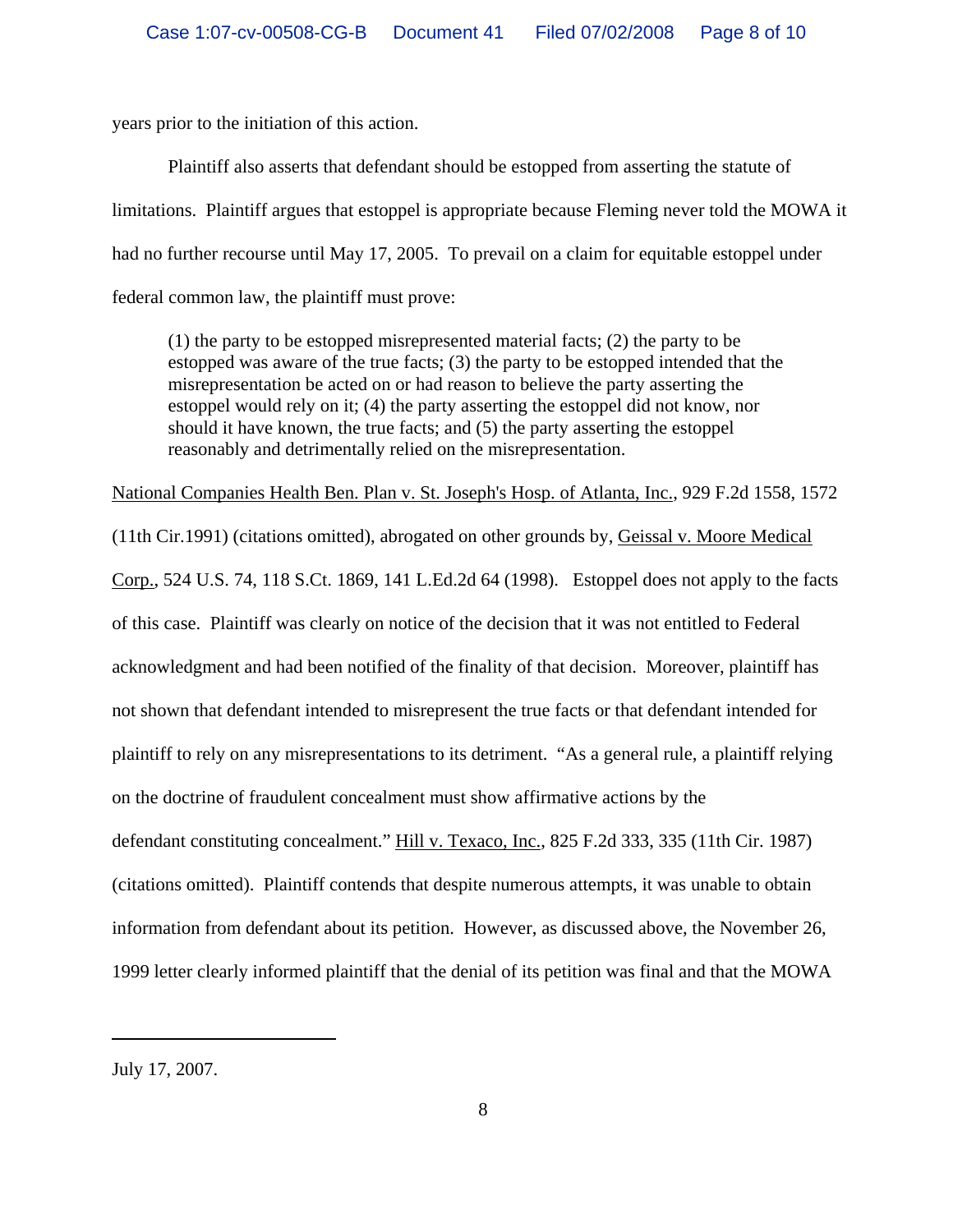had exhausted its remedies with the Bureau of Indian Affairs. "The standard for a discovered wrong is a minimal one: Any fact that should excite his suspicion is the same as actual knowledge of his entire claim." Id. (citation and internal quotations omitted). Plaintiff was on notice of the denial of its petition and was notified of the finality of that decision. Ignorance of the effect of that decision is not cause for estoppel, as it was plaintiff's duty to discover the facts that form the basis of its claim. See Morton's Market, Inc. v. Gustafson's Dairy, Inc., 198 F.3d 823, 832 (11th Cir. 1999) ("To avail themselves of [the doctrine of equitable tolling], plaintiffs have the burden of proving at trial that the defendants concealed the conduct complained of, and that [plaintiffs] failed, despite the exercise of due diligence on [their] part, to discover the facts that form the basis of [their] claim." (citation and internal quotations omitted)).

Finally, plaintiff asserts that  $\S$  2401(a) does not bar this action because the limitations period was tolled. Federal courts have tolled the commencement of a limitations period on a claim against the United States in two circumstances: (1) when the United States concealed its wrongdoing so the plaintiff did not know and in the exercise of due diligence could not learn of his injury; and (2) when the plaintiff's injury was "inherently unknowable." See Menominee Tribe of Indians v. United States, 726 F.2d 718, 721 (Fed. Cir. 1984); United States v. Sams, 521 F.2d 421, 429-30 (3d Cir. 1975). There is no evidence that defendant concealed any wrongdoing such that plaintiff was not aware of its claim. The facts were all available and clearly knowable.

## **CONCLUSION**

For the reasons stated above, plaintiff's motion to continue to allow discovery (Doc. 29) is